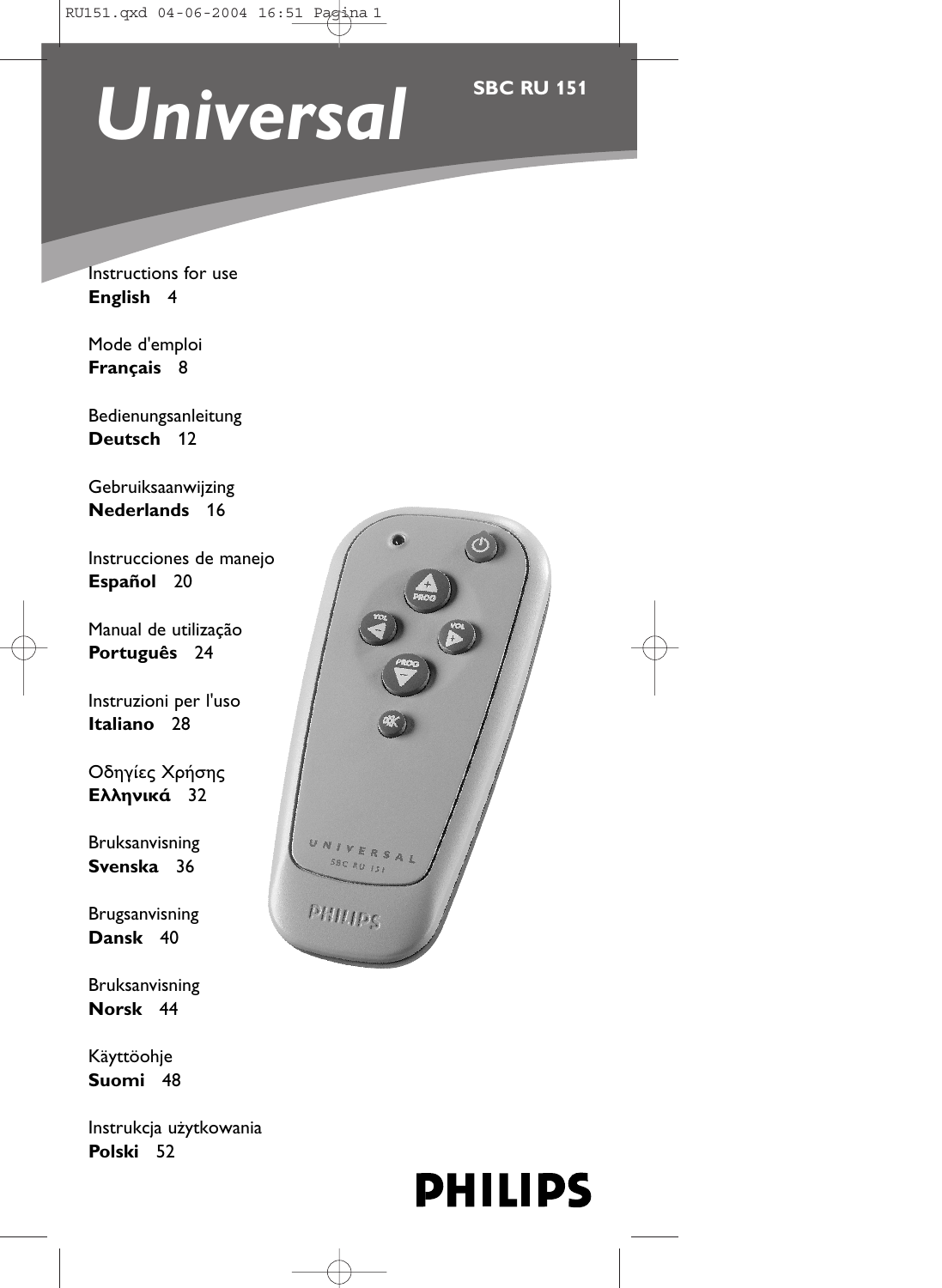

ុ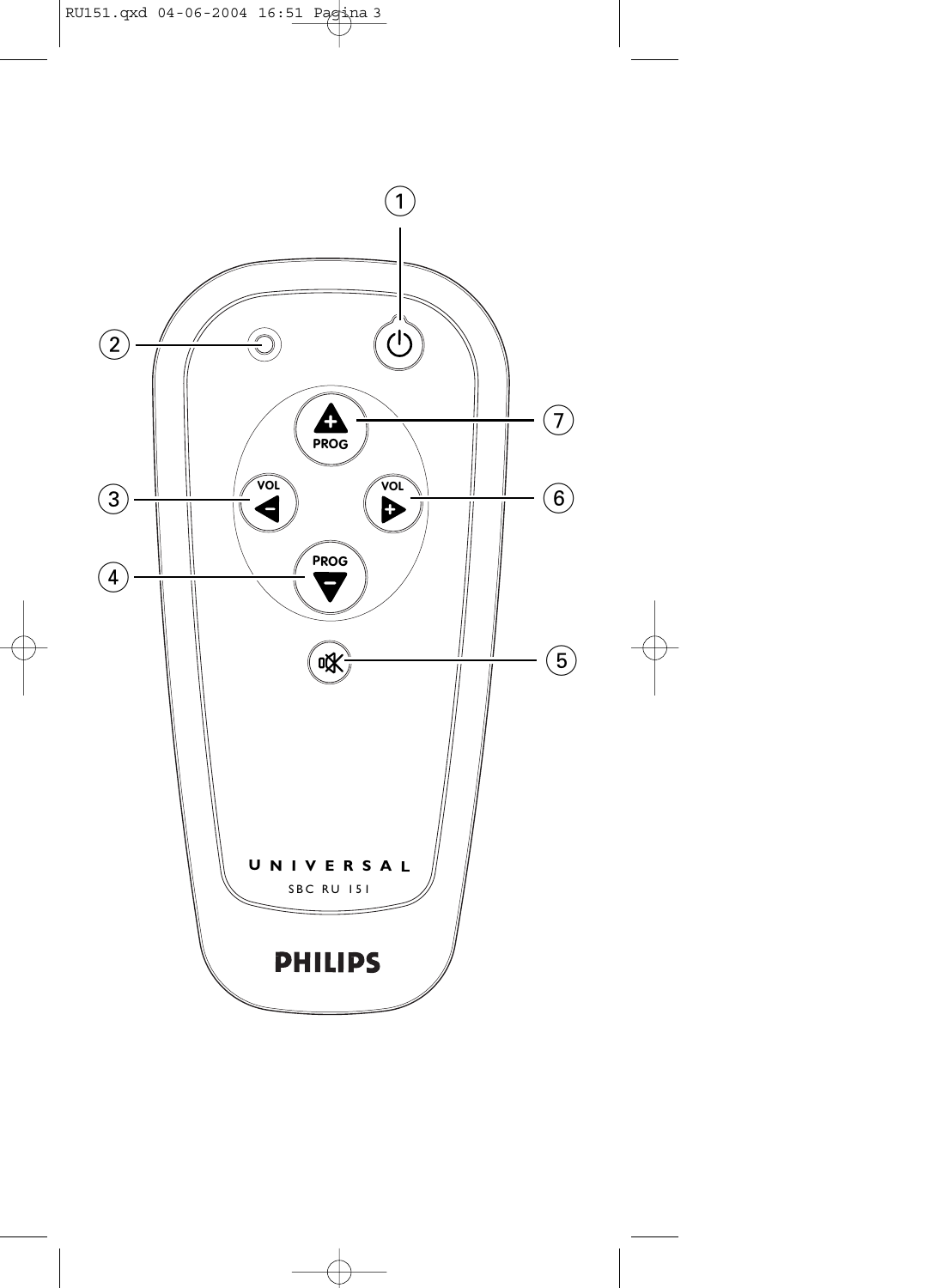| ۰ |
|---|
|   |
|   |
|   |

### **Contents**

| 3. |                                          |  |
|----|------------------------------------------|--|
|    | Code list of all brands / equipment56-59 |  |

## **1. Introduction**

Congratulations on your purchase of the Philips SBC RU151 universal remote control. After installing the remote control it can operate the most-used functions of almost any brand of TV.

You can find information about how to prepare this remote control for use in the chapter 'Installing the remote control'.

## **2. Installing the remote control**

### **Inserting the batteries**

- **1** Press the cover inwards and slide it in the direction of the arrow.
- **2** Place two R03, UM4 or AAA type batteries into the battery compartment, as shown.
- **3** Slide the cover back and click it firmly into place.



### **Testing the remote control**

The remote control has been programmed to operate the most-used functions of almost any brand of TV. Because the RU151 may use different signals for each make and even for different models of the same make, it is advisable to test whether your TV responds to the RU151. The example below instructs you how to do this.

- **1** Turn your TV on manually or use the original remote control. Tune to channel 1.
- **2** Check whether all the keys are working. For an overview of the keys and their functions see '3. Keys and functions'.
- If the TV responds as it should to all of the key commands the RU151 is ready for use.



*• If the device does not respond at all or not to all of the key commands, follow the instructions under 'Setting the remote control'.*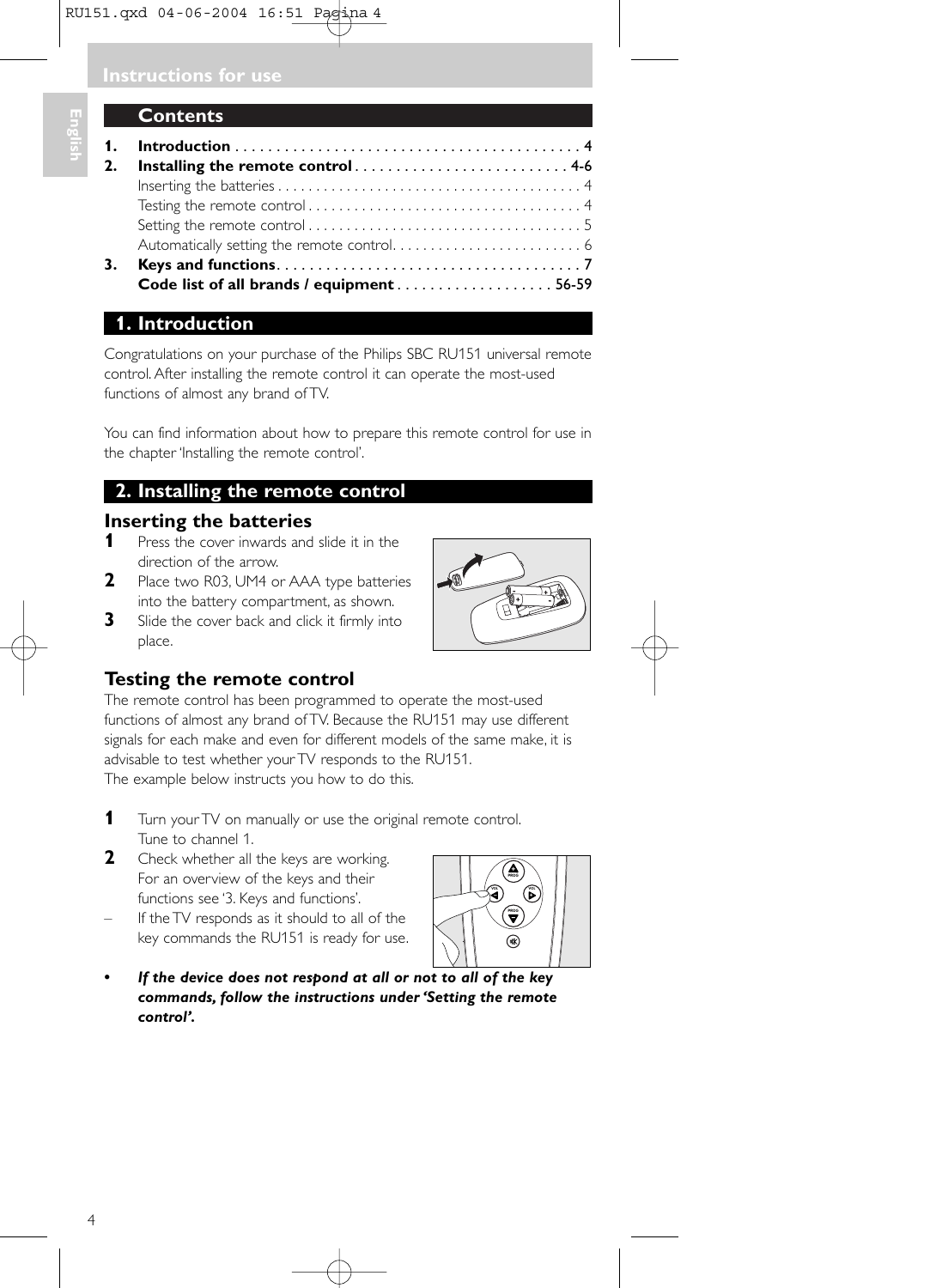### **Setting the remote control**

This is only necessary if your TV does not respond to the RU151. If that is the case, the RU151 does not recognize the brand and/or model of your TV and you need to program the remote control to do so. The example below instructs you how to do this.



- **1** Turn on the TV manually or use the original remote control. Tune in to channel 1.
- **2** Look up the brand of your TV in the code list at the back of this manual. One or more five-figure codes are shown for each brand. Note the first code.
- **3** Keep keys **K** and  $\circ$  on the RU151 pressed simultaneously for five seconds until the green LED remains lit.



 $\widehat{\mathbb{R}}$ 

- **4** Then enter the code noted in step 2 using the remote control keys as follows:
	- PROG + for entering 1;
	- VOL for entering 2;
	- VOL + for entering 3;
	- PROG for entering 4;
	- Mute  $(\mathbb{R})$  + for entering 5.
	- The green LED will now flash twice.

If the LED flashes once for an extended period, the code has not been entered properly or the wrong code has been entered. Start again from step 2.

- **5** Point the RU151 at the TV and check that it responds as it should.
- If the TV responds to all of the key commands, the RU151 is ready for use. Do not forget to note your code.
- *• If the device does not respond at all, or not to all of the key commands, start again from step 2 and try the next code from the list.*

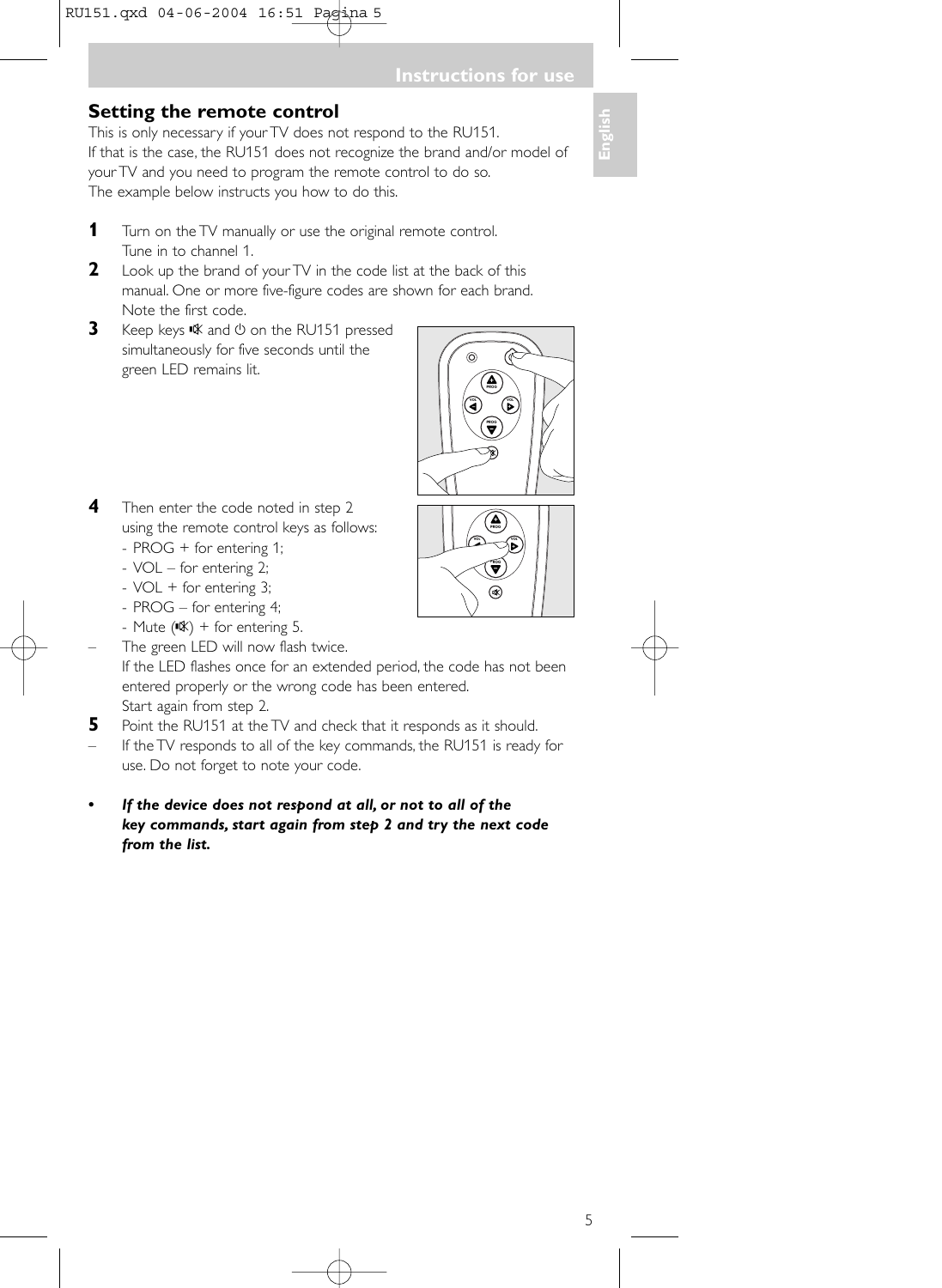### **Automatically setting the remote control**

If you cannot find the right code for your brand device, the remote control can automatically search for the right code.

- **1** Make sure the TV is switched on and select a channel using the original remote control or the keys on the TV (for example channel 1). The RU151 emits the 'switch off TV' signal for all models of TV that are stored in the memory.
- **2** Then keep keys  $\mathbb{R}$  and  $\circlearrowleft$  on the RU151 pressed simultaneously for five seconds, until the green LED remains lit.



- **3** Press the Standby key of the RU151 briefly.
- The RU151 now starts emitting all known 'TV off ' signals, one by one. Each time a code is sent, the green LED will flash.
- **4** When your TV switches off (stand-by), you press the Standby key of the RU151 twice within 1 second, to confirm.



**VOL VOL**





- The RU151 has now found a code that works on your TV.<br>**5** Check if you can operate all functions on your TV with the
- **5** Check if you can operate all functions on your TV with the RU151.
- *• If this is not the case, you can redo the automatic setting. The RU151 will then search for a code that perhaps works better.*
- After the RU151 has run through all the known codes, the search will stop automatically and the green LED will stop flashing.
- Automatic programming of a TV takes a maximum of 5 minutes.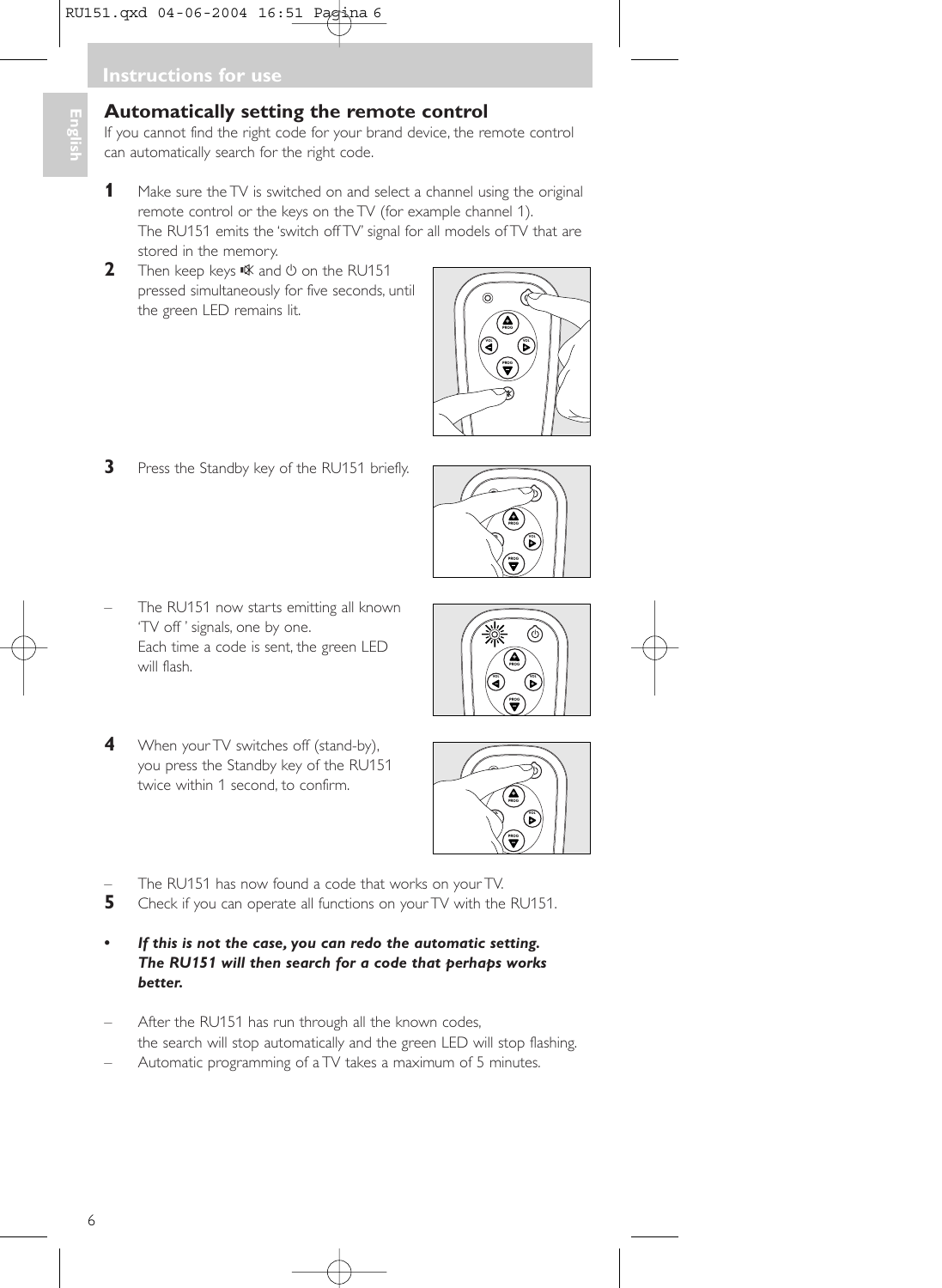**Instructions for use**

# **3. Keys and functions**

The illustration on page 3 gives an overview of all keys and their functions.

1  $\circled{1}$   $\circled{1}$  (**Standby)**. . . . . . . switches the TV on or off. 2 **Indicator LED** . . . . flashes green when a code is being entered and when automatically setting the remote control. 3 **VOL –**. . . . . . . . . . . . reduces the TV volume. Functions as '2' key when entering a code. 4 **PROG –** . . . . . . . . . . selects a previous channel. Functions as '4' key when entering a code. **6 \* (Mute)** . . . . . . . . mutes the sound of the TV. Functions as '5' key when entering a code. 6 **VOL +**. . . . . . . . . . . . increases the TV volume. Functions as '3' key when entering a code. 4 **PROG +**. . . . . . . . . . selects a following channel. Functions as '1' key when entering a code.

*If the device does not respond at all, or not to all of the key commands, follow the instructions under 'Setting the remote control'. It is possible that you must enter another code for the device.*

**English**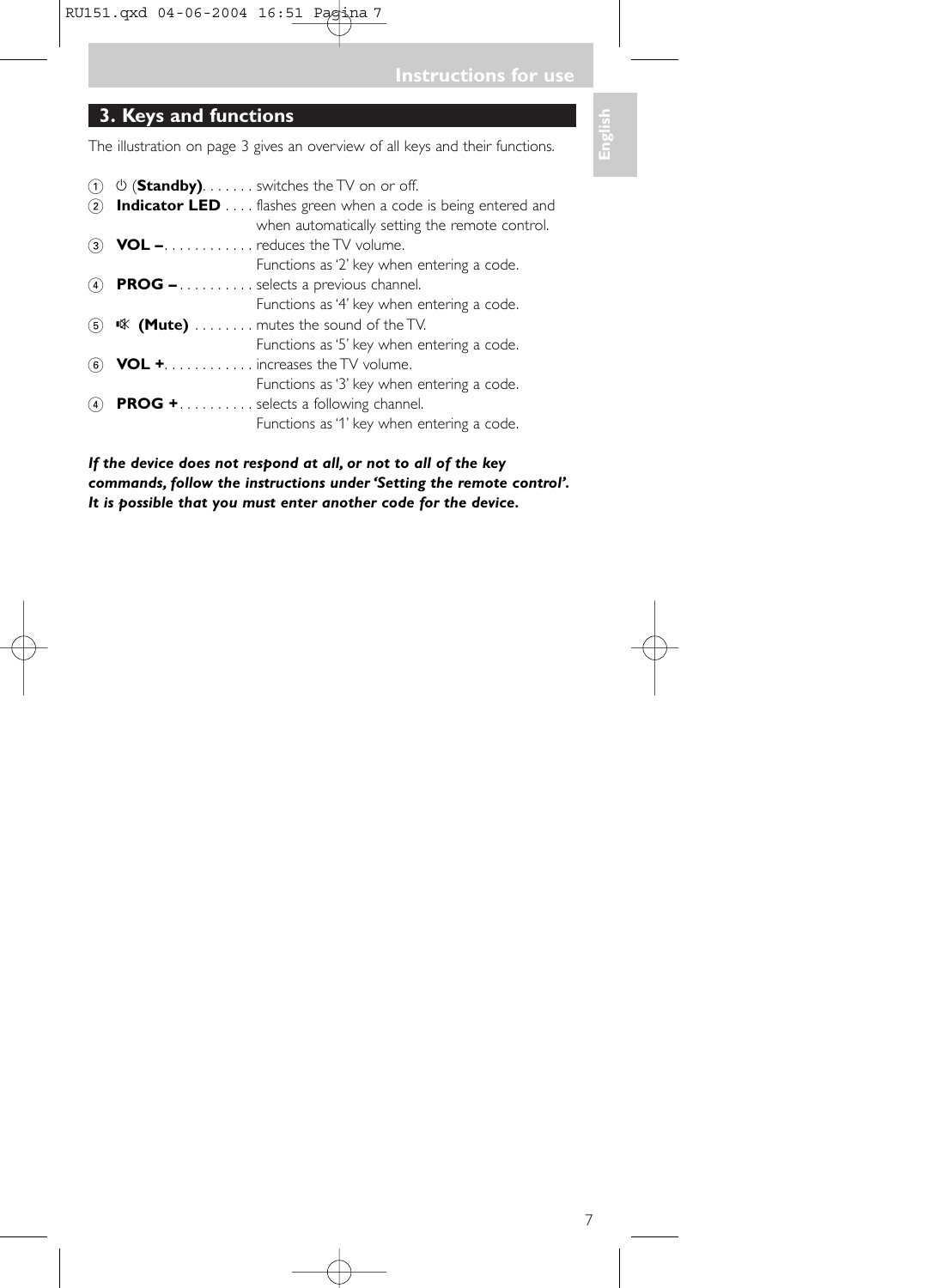# **SETUP CODES FOR TV**

| Akai23121, 22433, 14334, 31244  |  |  |
|---------------------------------|--|--|
|                                 |  |  |
|                                 |  |  |
| Alba12111, 11321, 14422,        |  |  |
|                                 |  |  |
|                                 |  |  |
|                                 |  |  |
|                                 |  |  |
|                                 |  |  |
|                                 |  |  |
|                                 |  |  |
|                                 |  |  |
|                                 |  |  |
|                                 |  |  |
| Asberg 12324                    |  |  |
| Asuka 14422                     |  |  |
|                                 |  |  |
|                                 |  |  |
|                                 |  |  |
| 31434, 12324, 22113, 22334      |  |  |
|                                 |  |  |
|                                 |  |  |
|                                 |  |  |
|                                 |  |  |
|                                 |  |  |
|                                 |  |  |
|                                 |  |  |
|                                 |  |  |
| Baur12111, 31234, 23121,        |  |  |
| 11322, 22431, 31434, 32122      |  |  |
|                                 |  |  |
|                                 |  |  |
|                                 |  |  |
| Blaupunkt22313, 22314, 32122,   |  |  |
|                                 |  |  |
|                                 |  |  |
|                                 |  |  |
|                                 |  |  |
|                                 |  |  |
|                                 |  |  |
|                                 |  |  |
| Brandt Electronic 31211         |  |  |
| Brionvega 12413, 23122          |  |  |
|                                 |  |  |
|                                 |  |  |
| Bush12111, 23143, 14422, 11321, |  |  |
| 22431, 32114, 11444, 21334,     |  |  |
|                                 |  |  |

................... 21422, 22112, 23123, 23212

| Clarivox 12111                    |  |  |
|-----------------------------------|--|--|
|                                   |  |  |
|                                   |  |  |
|                                   |  |  |
| Continental Edison14312, 14244,   |  |  |
|                                   |  |  |
|                                   |  |  |
|                                   |  |  |
|                                   |  |  |
|                                   |  |  |
|                                   |  |  |
|                                   |  |  |
|                                   |  |  |
| Daewoo31143, 23212, 11321, 12111  |  |  |
|                                   |  |  |
|                                   |  |  |
|                                   |  |  |
| De Graaf 14334, 23123, 31444      |  |  |
| Decca31244, 12111, 12314, 21334   |  |  |
|                                   |  |  |
|                                   |  |  |
|                                   |  |  |
|                                   |  |  |
|                                   |  |  |
|                                   |  |  |
|                                   |  |  |
|                                   |  |  |
|                                   |  |  |
| Emerson12413, 14411, 23121        |  |  |
|                                   |  |  |
|                                   |  |  |
|                                   |  |  |
| Ferguson 12321, 14241, 21132,     |  |  |
| 13131, 21433, 22333, 12111, 22413 |  |  |
|                                   |  |  |
|                                   |  |  |
|                                   |  |  |
|                                   |  |  |
|                                   |  |  |
|                                   |  |  |
|                                   |  |  |
| Firstline22241, 11321, 14414,     |  |  |
|                                   |  |  |
|                                   |  |  |
|                                   |  |  |
|                                   |  |  |
|                                   |  |  |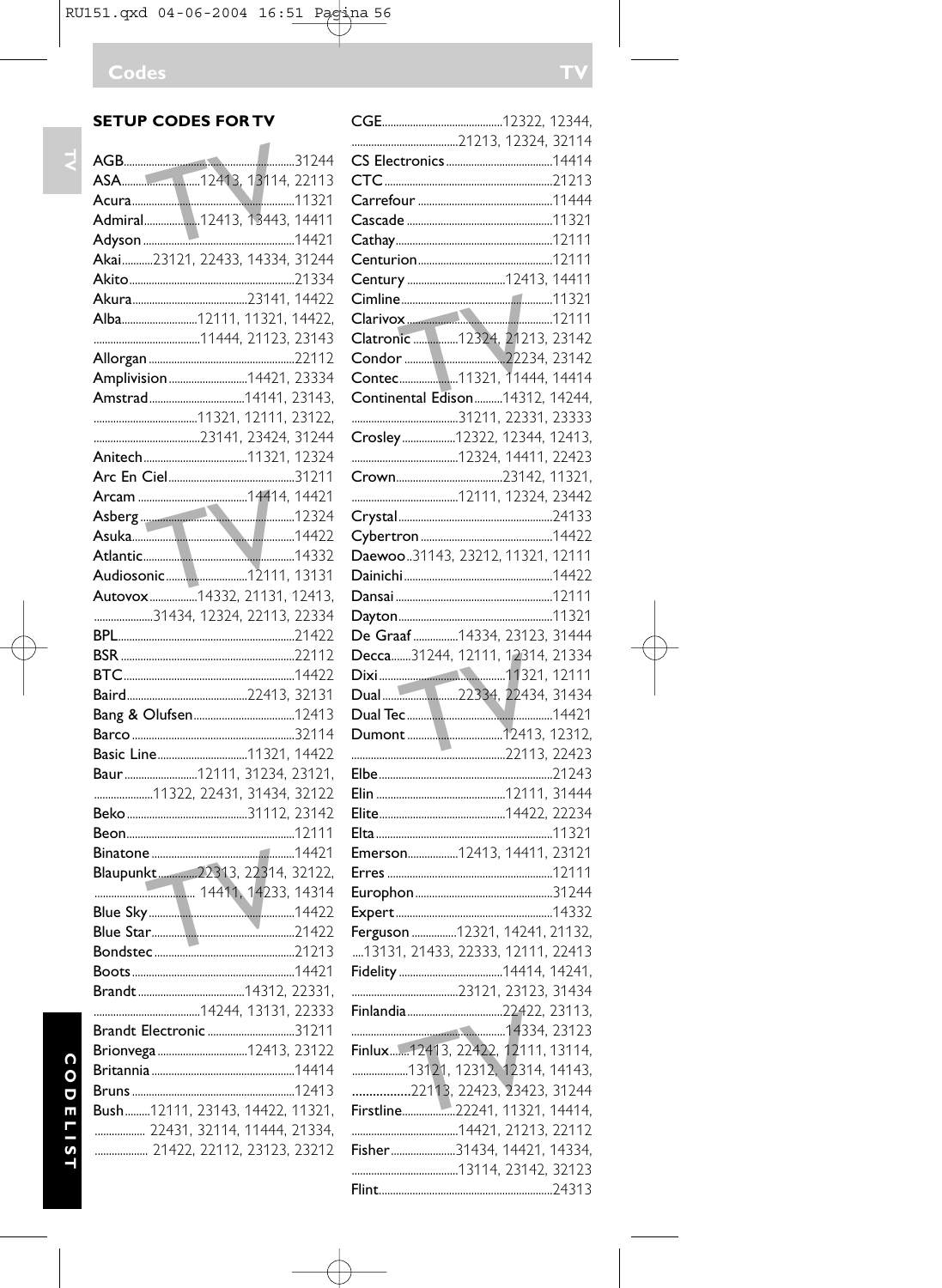# RU151.qxd 04-06-2004 16:51 Pagina 57

|                                      | Interfunk12111, 23121, 32131,       |
|--------------------------------------|-------------------------------------|
| Formenti22234, 12111, 22423,         | 31234, 13443, 21213, 31211          |
|                                      | Intervision 12111, 13112, 14421     |
| Frontech 24133, 13443,               |                                     |
|                                      | JVC12211, 11444, 14234,             |
|                                      |                                     |
|                                      |                                     |
|                                      |                                     |
| GEC12123, 12314, 12111,              | Kapsch 32131, 13443, 14332          |
|                                      |                                     |
|                                      |                                     |
| Geloso 11321, 14411, 22423           |                                     |
|                                      |                                     |
|                                      |                                     |
|                                      |                                     |
| Goodmans12111, 12314, 14143,         |                                     |
| 23143, 31143, 11444, 14421,          |                                     |
| 21123, 22231, 22413, 23212           |                                     |
|                                      | Leyco 12314, 12111, 22112           |
| Graetz23121, 32131, 22423, 13443     |                                     |
|                                      | Loewe31234, 12413, 12323, 21441     |
|                                      | Luma 14332, 23123, 22141            |
|                                      | Luxor21131, 23121, 23123,           |
|                                      |                                     |
|                                      | M Electronic22422, 13121, 13114,    |
| 21131, 31113, 32124, 32323           | 14421, 11321, 12111, 13131,         |
| HCM11321, 21422, 23424               | 13443, 21433, 23212, 24434          |
| Hanseatic23121, 12111, 22234,        |                                     |
|                                      | Magnadyne  12413, 22423, 13112,     |
|                                      |                                     |
|                                      |                                     |
|                                      |                                     |
|                                      | Manesth22234, 14421, 21123          |
|                                      |                                     |
| Hisawa21422, 23334, 24313            |                                     |
| Hitachi  13443, 14441, 12123, 22431, |                                     |
| 22444, 13131, 12124, 14421,          | Matsui  11321, 21123, 12111, 14141, |
| 11444, 14244, 14312, 32131,          | 24223, 14334, 14421, 23123,         |
| 13121, 22423, 23123, 31444           | 23143, 31434, 11323, 11443, 11444,  |
|                                      | 12314, 21334, 22112, 31113, 31244   |
|                                      |                                     |
|                                      |                                     |
|                                      |                                     |
|                                      |                                     |
|                                      | Metz 21343 21133                    |
|                                      |                                     |
|                                      |                                     |
| ITT32131, 22423, 23121,              |                                     |
| 22433, 13443, 31434, 31444           |                                     |
| Imperial 12322, 21213, 12344,        |                                     |
| 23442, 32114, 12324, 23142           |                                     |
|                                      |                                     |
|                                      | Mivar21442, 21443, 14414,           |
|                                      |                                     |
|                                      |                                     |
|                                      |                                     |

 $\overline{\bigoplus}$ 

**C O D E L I S T TV** CODELIST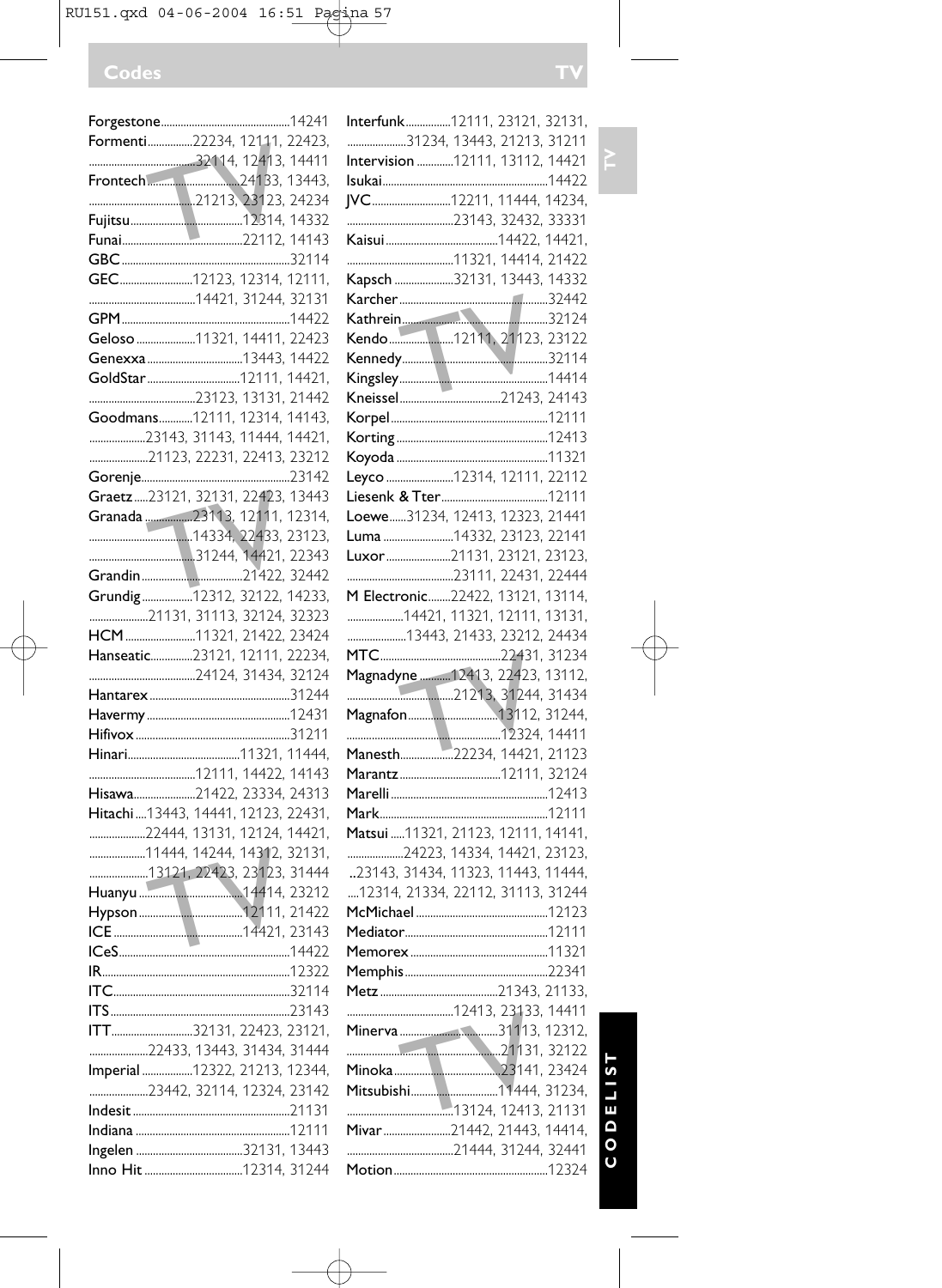NEI.............................12111, 22341, 24133 National....................................................21131 Neckermann .......22431, 12111, 23123, ...12413, 32124, 14233, 14411, 32122 Nesco.........................................................14143 Nicam.........................................................31434 Nikkai......................12111, 11443, 14422, ......................................22341, 12314, 14414 Nobliko....................................12324, 13112 Nogamatic...............................................31211 Nokia.......................24434, 31444, 23121, ......................................24421, 32432, 33213 Nordmende.........14244, 13131, 14312, .....................22413, 31211, 21433, 14411 Oceanic...................23121, 22423, 13443 Orion.......................14141, 22112, 31244, .....................................21123, 31434, 12111, ......................................22234, 22241, 24223 Osaki........23424, 12314, 14421, 14422 Oso..............................................................14422 Osume.......................................................12314 Otake .........................................................22231 Otto Versand ......12111, 22413, 31234, .....................................22423, 22431, 11322, ....................11444, 14233, 14411, 14421, .....................22234, 32114, 32122, 32124 Palladium................23142, 23123, 23442 Panama ......................................................14421 Panasonic .............14442, 33322, 21131, ....................21342, 13443, 14411, 21134, .....................22344, 22423, 23133, 32131 Pathe Cinema......................22234, 14411, ......................................21132, 14414, 32114 Pathe Marconi.....................14244, 14312, .......................................................31211, 22331 Pausa...........................................................11321 Perdio.........................................................22234 .....................21213, 32114, 12324, 14411 Philex..........................................................22433 Philips .........................12111, 32124, 22243, .....................................14241, 12123, 12413, ......................................23212, 32122, 32431 Phoenix.....................................................12413 Phonola ....................................12111, 12413 Pioneer....................13131, 21433, 13443 Prandoni Prince...................................31244 Profex......11321, 12324, 23121, 23123 Proline .......................................................22241

TV

TV Philco.......................12413, 12322, 12344,

 $\overline{\mathbf{v}}$ 

| Protech12111, 13112, 11321,       |
|-----------------------------------|
|                                   |
|                                   |
| Quelle 12111, 12312, 31234,       |
|                                   |
| 11323, 14314, 21224, 22313,       |
| 23121, 32114, 13114, 14411,       |
| 22113, 22314, 31434, 32122        |
|                                   |
|                                   |
|                                   |
|                                   |
|                                   |
|                                   |
|                                   |
|                                   |
| Rediffusion 23121, 22433          |
|                                   |
| Rex22141, 14332, 13443, 21243     |
| Roadstar 11321, 14422, 23442      |
|                                   |
|                                   |
|                                   |
| SEI 31434, 31244, 13112,          |
|                                   |
|                                   |
| Saba13131, 31211, 22413, 12413,   |
| 13443, 14411, 14244, 21433,       |
| 14312. 22333. 12323. 22423. 32131 |
|                                   |
|                                   |
|                                   |
|                                   |
|                                   |
| 31434, 11321, 21123, 24133        |
| Salora23121, 22431, 23123,        |
| 31444, 13443, 22444, 23113        |
| Sambers13112, 12324,              |
|                                   |
| Samsung12111, 14421, 21442,       |
|                                   |
|                                   |
|                                   |
| Sanyo11444, 14334, 11323,         |
|                                   |
| Schaub Lorenz23121, 22423, 32131  |
|                                   |
| Schneider12111, 22334,            |
|                                   |
| 21213, 22434, 23143               |
| Seleco14332, 21243, 13443,        |
|                                   |
|                                   |
|                                   |
|                                   |
|                                   |
|                                   |
|                                   |
|                                   |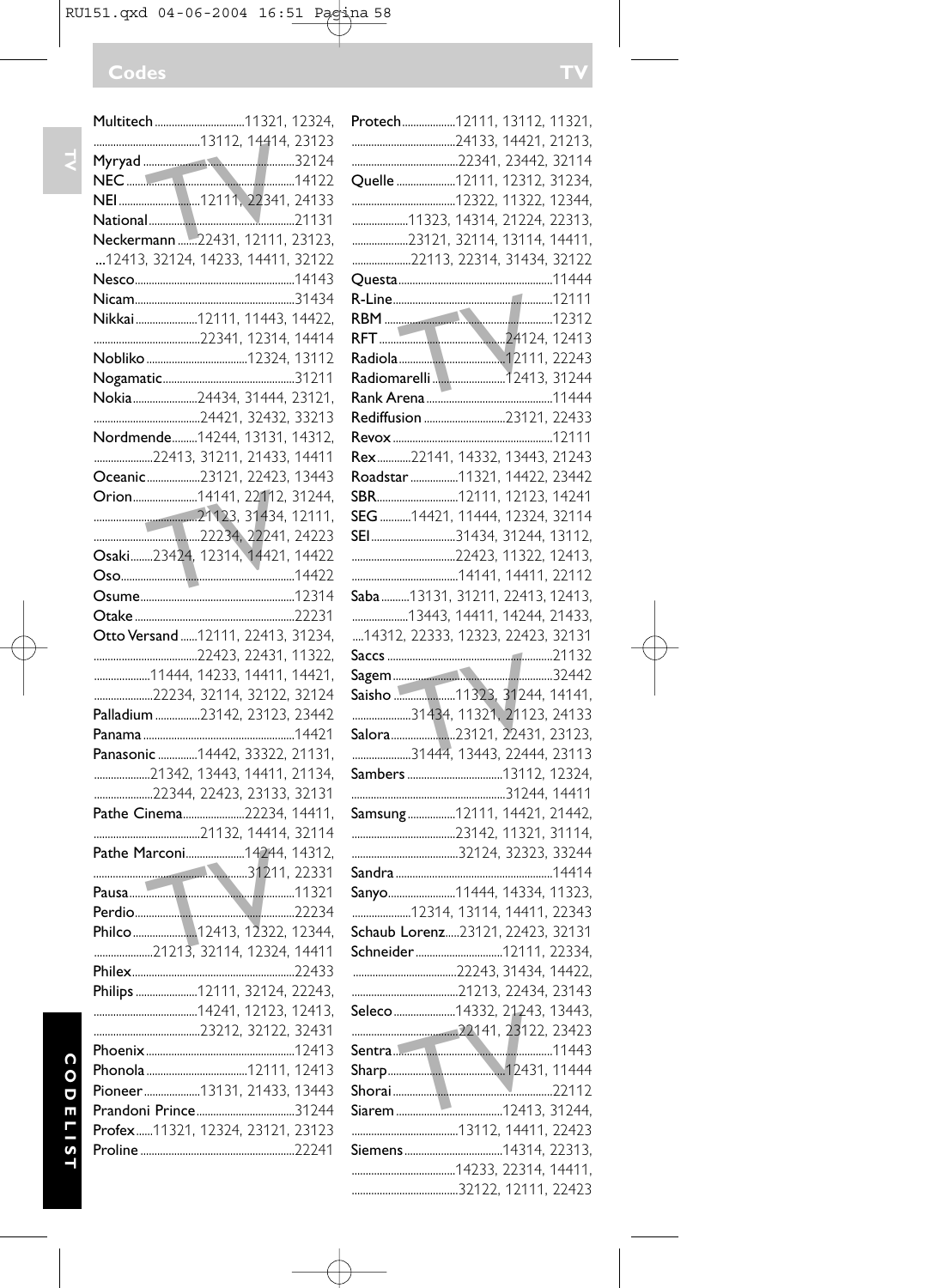| 14411, 21123, 22112, 22423                                              |  |
|-------------------------------------------------------------------------|--|
|                                                                         |  |
|                                                                         |  |
|                                                                         |  |
|                                                                         |  |
|                                                                         |  |
|                                                                         |  |
| Sony11323, 11322, 11444, 21111                                          |  |
| Soundwave12111, 23442                                                   |  |
|                                                                         |  |
| Standard14421, 14422, 11321<br>Stern14332, 13443, 21243, 22141          |  |
|                                                                         |  |
|                                                                         |  |
|                                                                         |  |
|                                                                         |  |
|                                                                         |  |
| Tandy13443, 14422, 12314, 14421<br>Tashiko11444, 12123,                 |  |
|                                                                         |  |
|                                                                         |  |
| Tatung12314, 31244, 14421, 12111                                        |  |
| Teac 2011<br>Tec 2011 - 2014, 14421, 21213                              |  |
|                                                                         |  |
|                                                                         |  |
|                                                                         |  |
|                                                                         |  |
|                                                                         |  |
|                                                                         |  |
|                                                                         |  |
| Telefunken 12322, 22413, 13131,                                         |  |
|                                                                         |  |
| 21224, 13111, 31211, 24413 <mark>,</mark><br>32212, 12344, 14411, 22333 |  |
|                                                                         |  |
|                                                                         |  |
|                                                                         |  |
|                                                                         |  |
|                                                                         |  |
|                                                                         |  |
| Thomson31211, 22413, 13131,                                             |  |
|                                                                         |  |
| 14312, 22331, 14244, 21433,<br>21131, 23333, 22431, 31122               |  |
| Thorn 12111, 11443, 14241,                                              |  |
|                                                                         |  |
|                                                                         |  |
| 14234, 22413, 23121, 31234                                              |  |
|                                                                         |  |
| Toshiba11443, 32121, 11444,                                             |  |
|                                                                         |  |
|                                                                         |  |
|                                                                         |  |
| Triumph14141, 21143, 31244                                              |  |
|                                                                         |  |

֏

| Universum13121. 22422. 12111.   |  |
|---------------------------------|--|
|                                 |  |
|                                 |  |
|                                 |  |
|                                 |  |
|                                 |  |
|                                 |  |
|                                 |  |
| Waltham22444, 14421             |  |
|                                 |  |
| Watt Radio  13112, 31434, 32114 |  |
|                                 |  |
| <b>White Westinghouse22234,</b> |  |
|                                 |  |
|                                 |  |
| Zanussi22141. 14332. 23123      |  |

# **C O D E L I S T TV** CODELIST